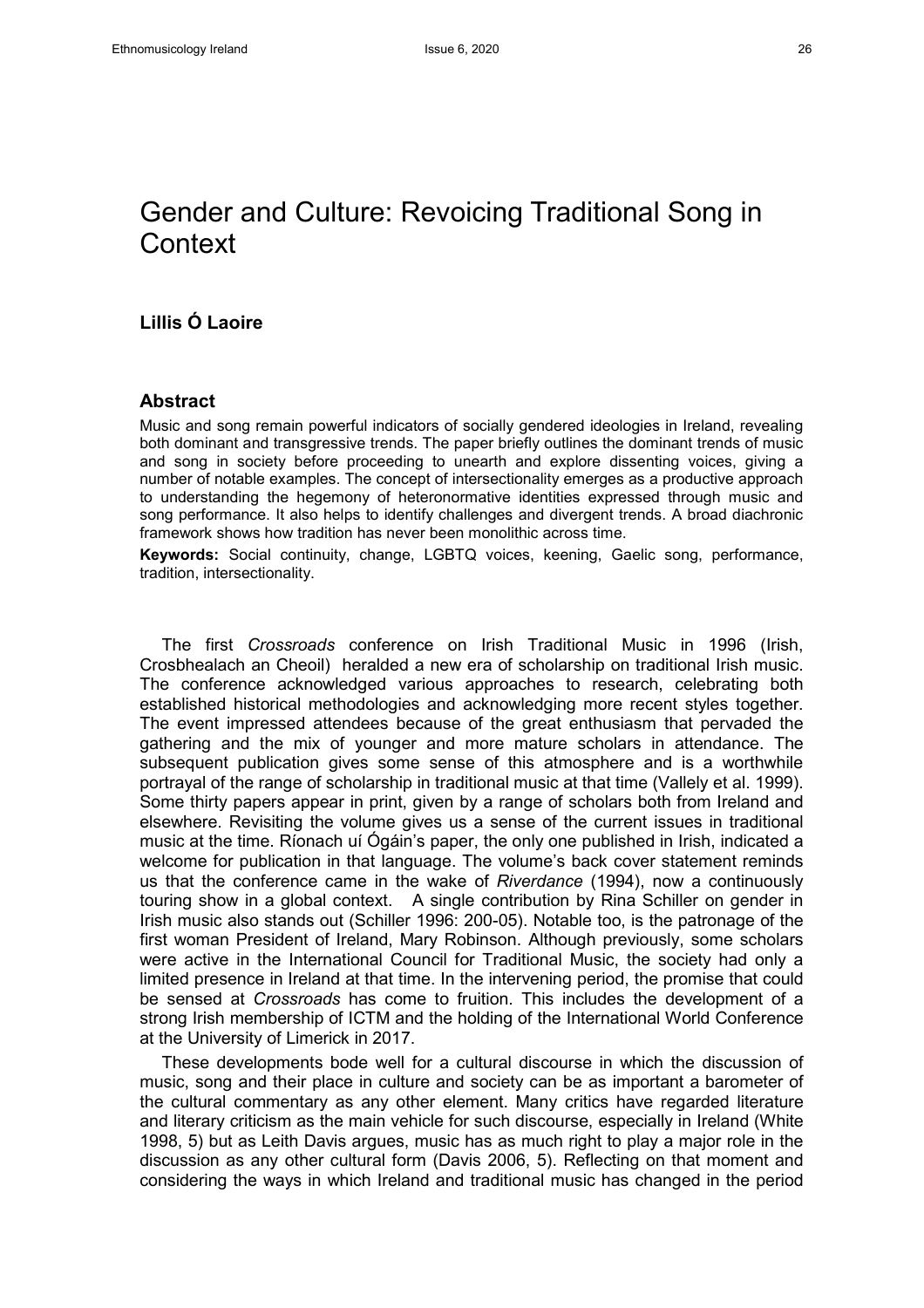since the first *Crossroads* event also shows how much research there is yet to be done, and how much there is to say about the place of traditional music and song in the contemporary situation.

The 2018 ICTM Ireland annual conference call for papers was an intriguing and challenging one. The abstract addressed current concerns, framing them in a matrix of enduring questions around the practice and reception of traditional music and song in Ireland, including the "culture bearers, voice and affect, iconic voices, music and memory, and music and belonging, all in the context of LBGTQ+ voices." This was particularly appropriate in the wake of the transformative marriage equality referendum of 2015, and following it, the referendum that repealed the  $8<sup>th</sup>$  amendment in the Irish constitution that granted mothers and the fetuses they carried an equal right to life. Moreover, in the 2019 context of a government led by a gay man with a biracial Indian-Irish heritage and with an avowed interest in the Irish language, it seems an especially appropriate time to discuss such themes and the concerns that arise from them. My attempt here will be to *queer* the pitch, as it were, and follow what I believe to be a way of opening traditional music and song to new and changing identities. In so doing, I want to begin to address the lack of engagement with issues of gender in Irish music (O'Flynn 2009: 152).

In 1996, at the *Crossroads* conference, a definite tension between supposed "conservative" voices and those styled as "innovators" was apparent. That debate continues, although it seems to me that some of the strain has abated, given the enormous development of traditional music within the academy as well as of new performance groups, in addition to the increasing professionalization of Irish music. There seems to be more of a consensus that there is room for all kinds within the broad confines of traditional music. However, it is as well for us to recall that traditional music is often seen as inherently conservative, given its association with the Irish cultural revival, one produced "by a particular kind of masculinist nationalism," founded on the suppression of counterdiscourses, including feminism, radical socialism, lesbianism and the homoerotic (Walshe 1997: 3). However, it is worth recalling attitudes to the Oscar Wilde scandal (McCormack 1998, Earls, 2012) and speculation over Pádraig Pearse's sexual identity in this context (Edwards 1977). While neither specifically relate to music, both are relevant to the cultural milieu of the revival and its subsequent trajectories.

It is a given that some strands of that movement, and those that came to dominate the discourse after independence were both regressive and repressive, wishing to contain traditional music within a rural-oriented, agrarian model that emphasized traditional heteronormative binary sexual identities. Such conservatism is generally associated with the Irish language and culture and those who reject or disparage traditional music and song seem perhaps especially convinced of those inexorable, inextricable alignments equating rural, conservative worldviews and gender identities with religion, sport, music and language. This raises the concept of intersectionality, an "interpretive orientation" developed by black feminist scholars that attempts to understand the interlacing of identities and their enmeshment in power systems in ways that mutually reinforce one another (May 2015: 3-4). Defined as "how lived identities, structural systems, sites of marginalization, forms of power, and modes of resistance 'intersect' in dynamic, shifting ways" (May 2015: 21-23) intersectionality espouses a commitment to open forms of social justice. Put simply, dominant ideologies coalesce or combine in forming systems that elicit resistance from those who fail to conform. Intersectionality aims to understand such ideologies and strategies of resistance historically and socially in order to unsettle asymettrical power relations and create dialogue, striving to reduce oppression and enhance equality by forging "collective models of social transformation" (May 2015: 4). Although the model has also been subject to critique, it provides a useful way of thinking about identities closely caught up in power systems that control them. Traditional music, for those who challenge binary gender categorization, is both "liberatory and confining" (Slominski, 2018), a claim that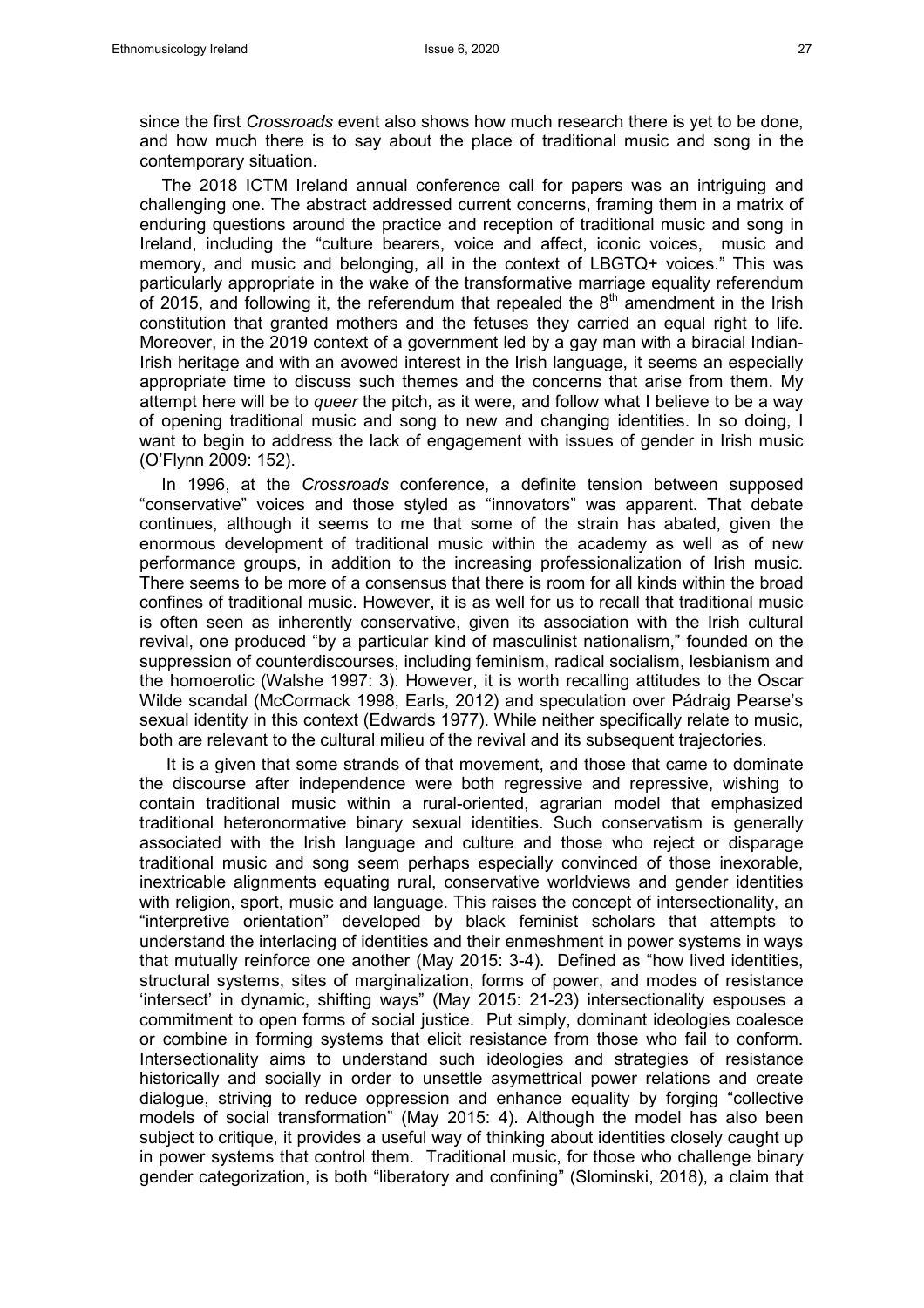reveals exactly the enmeshment claimed by intersectionality. By drawing on this approach here, the intention is to give insight into the existence of dissident identities over time, revealing music's inherent potential to achieve transformations.

<span id="page-2-2"></span><span id="page-2-1"></span><span id="page-2-0"></span>Éamon De Valera (1882-1975), a unique survivor of the Leaders of the 1916 Rising, became one of the most prominent public figures in post-Independence Ireland. He founded the Fianna Fáil party in 1926 and became head of Government in 1932. He remained a leading and influential political figure for over 50 years, shaping public opinion and policy during his heyday. He was the main author of the 1937 Constitution, Bunreacht na hÉireann, a central document in Irish politics and law. His best-known speech, given on St. Patrick's Day in 1943, to mark the commemoration of the fiftieth anniversary of the Gaelic League (Dowling 1997), has become a byword because of its deployment of the tropes of cultural nationalism, calculated to promote himself by seeming to espouse a utopian vision of traditional Irish life (de Valera 1943). A paean to frugal ways of living and the moderate comforts derived from them, the speech naturally referred to the importance of the Irish Language, but did not specifically mention music. However, in this key passage, the telling phrase "dancing at the crossroads" was mistakenly added afterwards to a description of "the laughter of happy maidens" providing a missing musical soundtrack that, though not originally present, seemed necessary.<sup>[i](#page-2-0)</sup> This embellishment reinforces the association between rural living and the traditional crossroads dance in the Irish popular mind. This, however, was also an Ireland where Micheál Mac Liammóir could live openly with his partner Hilton Edwards, indicating the protection that the cultural scene could also provide for those dissenting from heteronormative identities.

<span id="page-2-5"></span><span id="page-2-4"></span><span id="page-2-3"></span>This speech is so often cited because it seems to many representative of a dominant strand of public discourse during the formative years of the state, one always more rhetorical ("The Ireland we *dreamed* of..." [my emphasis]) than founded in reality (Ó Crualaoich 1986: 50). Ó Giolláin has pointed out that both a modernizing discourse and a traditionalist one were in conflict at that very period (2000:144). The discourse of modernization and progress prevailed to a large extent in the sociological domain, in the areas of health and housing for example, under the influence of the Labour movement, whereas the traditional view given in De Valera's speech looked towards an idyllic, prelapsarian, golden past and dominated much of the cultural politics of the time. The latter was mainly espoused by artists, writers and those influenced by the Gaelic League and the Literary Revival.

That the socio-cultural landscape in Ireland has a strongly patriarchal orientation can be in no doubt. For music, Fintan Vallely notes a disparity in performance and conceptual spheres in traditional music. While the former has always included females, under the influence of western art music, the latter emerges steadfastly as "a male genre", although evidencing a marked increase in female participation (Vallely 2011, 302). Despite increasing numbers of women performers, the 'conceptual' dominance of men remains clear in the traditional music world. As is well known, the idea of Ireland is closely aligned to traditional music, so that a harp acts as the symbol of the nation, a motif that appears as an emblem of the state on all official documents and coinage. Though Ireland is symbolized as a woman, nevertheless, male voices dominate discourse and this has also been true in traditional music. It is not that there are no female players or that they do not have a voice, but rather that the trope of nationalism, and especially cultural nationalism, has reinforced normative gender models through which participants in musical tradition can be categorized and labelled. De Valera's ideas, though often ridiculed for their old-fashioned Victorian tone, are one representation of what such persistent categories might entail. They draw on welldefined images to evoke idealized types of male and female roles. They reflect majority views of that time, ideas that continued to hold sway for many years. The recent marked rise of GAA<sup>"</sup> women's sport and the growing media attention it receives, shows how this has changed over time. However, the fact that the coming out of a prominent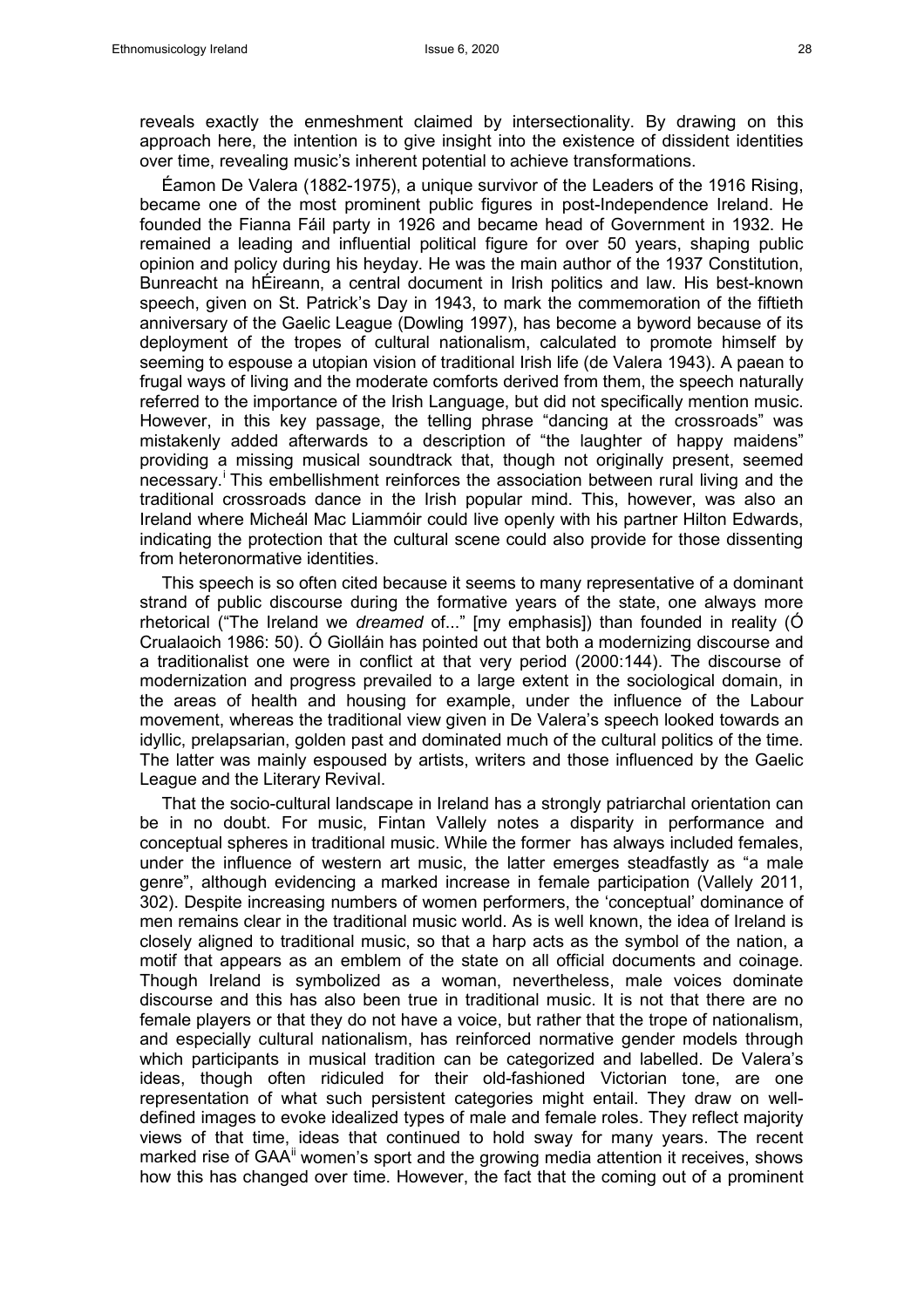GAA player, such as Dónal Óg Cusack, in 2009, created a media stir and some controversy, shows that boundaries have not shifted completely and that quite a few people remain attached to their maintenance. Cusack's ability to capitalize on his identity by publishing a best-selling autobiography (2009), is another interesting development, also indicating palpable change and engagement with new modes of identity formation and branding aided and supported by neo-liberal capitalism. Nevertheless, it would be a mistake to think of such gradual, incremental adjustments as a tectonic shift. The picture is more complex and variegated and requires patient and careful study to understand it. Although both recent referendums (Marriage Equality 2015, Repeal the 8th Amendment 2018) passed comfortably (62.04% and 66.07% respectively), a significant no vote indicates a core group who are at best uncomfortable with the changes in Irish legislation.

The continued popularity of the Rose of Tralee Festival<sup>[iii](#page-2-2)</sup> (an annual women's pageant named after the eponymous ballad), for example, shows the continued desire for idealized representations of gender, as attractive young women are interviewed and dressed up to acclaim, accompanied by athletic young men, often also drawn from the ranks of GAA sportsmen. There has been a more recent subversion of these ideal roles; Maria Walsh, who won the pageant in 2014, used the moment to come out as a lesbian. This certainly gave the immortal words of the song a distinctively queer resonance:

She was lovely and fair as the rose of the summer, Yet 'twas not her beauty alone that won me; Oh no, 'twas the truth in her eyes ever dawning, That made me love Mary, the Rose of Tralee.

It would be interesting to know whether Ms. Walsh would have won the competition or, indeed, been chosen to represent Philadelphia, had her sexual identification been widely known beforehand. In any case, her statement had the effect of authorising a queer desire in an event constructed around traditional norms of attractiveness in women. It is now within the bounds of possibility that one Rose could desire another in a manner similar to the male-oriented gaze of the auditorium or screen audience. Such examples provide concrete realizations of the changes occurring around LGBTQ+ issues in Ireland, revealing both the increasing acceptance of and the continuing resistance to such identities. That she won a seat in the 2019 European elections standing for the Fine Gael party, provides further complexity with regard to perceptions of sexual orientation and identities, that undoubtedly deserved to be explored, but that lie beyond the scope of my enquiry here. It is against this backdrop that I will discuss traditional vocal music especially. This development aside, the pageant continues and remains popular happily reinforcing its message that still carries echoes of de Valera's famous speech.

In relation to The Rose of Tralee pageant, I may also mention the GAA and *Comhaltas Ceoltóirí Éireann* – a major national and international association for traditional music and musicians. Comhaltas organizes international competitive events known as *Fleadhanna Cheoil* (Feasts of Music), which culminate annually in the All-Ireland Fleadh, a major competitive event with a myriad of other formal and informal activities, held in shifting venues during the month of August. The 2018 Fleadh was held in Drogheda, Co. Louth, for example; the 2017 event in Ennis, Co. Clare. The holding of major GAA finals, the Rose of Tralee pageant as well as many other similar and smaller events, the Fleadh Cheoil during the month of August, indicates that these are developments arising out of old *Lúnasa* rituals – the first fruits harvest festival that was celebrated on the last Sunday of July (MacNeill 1982). Deeply connected with courtship and marriage, the saturated intersectionality of dominant ideology stands revealed when such modern events coincide with primordial quarter day celebrations. These connections deserve more detailed treatment that lies outside the scope of my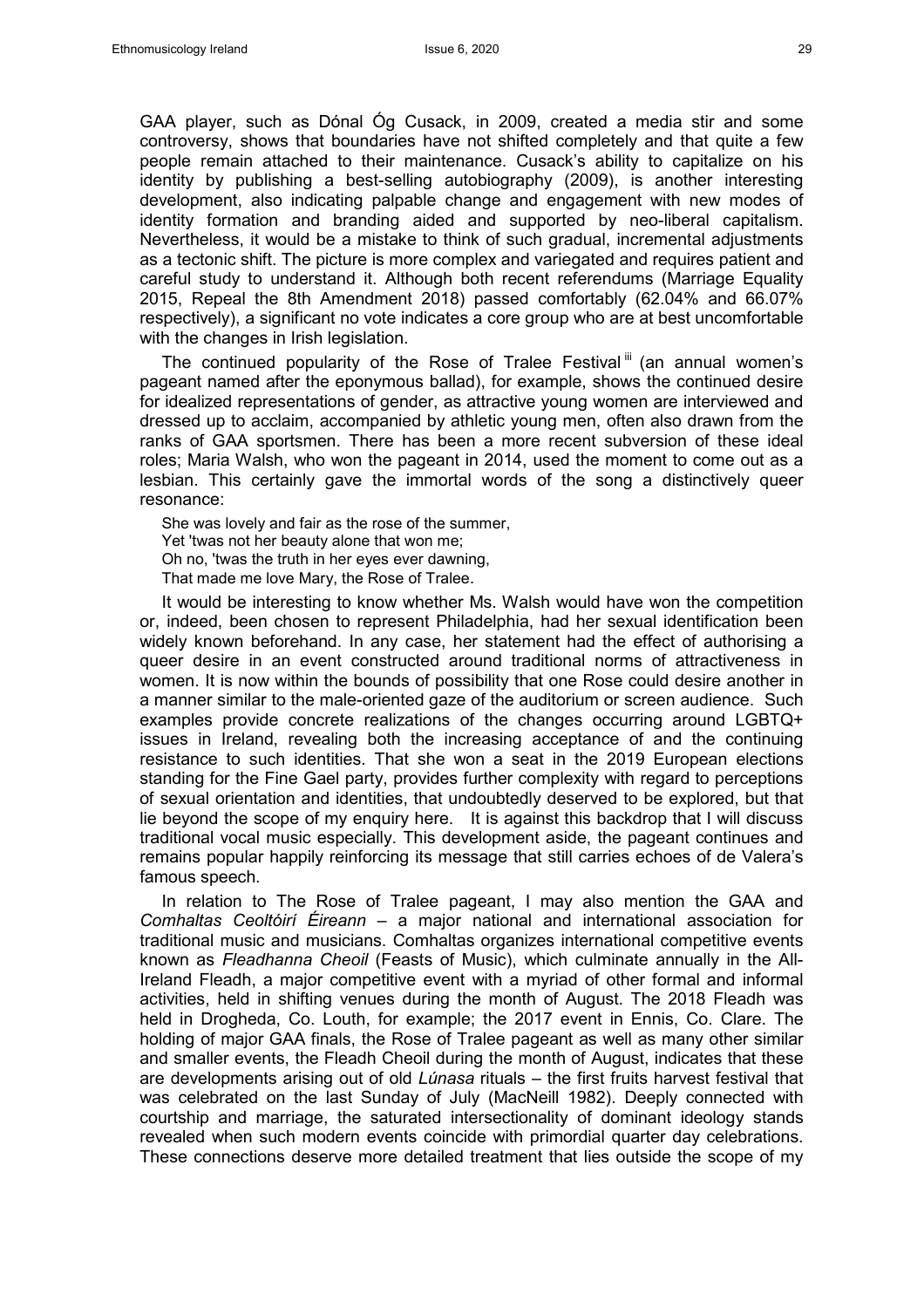present focus. However, Maria Walsh's public coming out in the context of this affects the reception and consumption of all such similar events.

Against this background, it is appropriate to compare examples from traditional song widely separated in time, and to some extent in space. This exercise attempts to recover both earlier and contemporary alternative voices and to show how traditional music can adapt and change to reflect and influence its social and cultural environment. I draw these from the traditional context of keening, perhaps the most archetypical and gendered vocal genre, extending also to song, using both text and context to illustrate my points. Though other issues are important, I will confine myself to the topic of gender. In this discussion, I follow Bourdieu's assertion that discourse is not a peripheral part of the work critiqued, but a stage in its production (Bourdieu 1993: 35/6). The time seems right to add another dimension to the works I will discuss, augmenting them and awakening a debate around them.

#### **Keening – Dynamics and Adaptations**

In the past, keening came to represent an undomesticated, barbarous Ireland, especially by pre-Famine travel writers, for whom it remained one of their top ten items to see on their tours (Lloyd 2011: 53). In an early description of keening, the genre is said to have been performed by both men and women, and a description of one performance indicates that men were adept at such displays. Referring to the caoineadh W.K. Sullivan observes:

The *Mná Caoínte,* or professional mourning women, who used to attend the wakes and funerals in the Irish-speaking districts of Ireland up to the period of the famine of 1848, and perhaps still do in some of the remoter districts of the west and south, preserve, I have no doubt, a true tradition of the ancient *Cepóg* or *Guba* [forms of lament]*.* The usual number was at least four; one stood near the head of the bed or table on which the corpse was laid, one at the feet, who was charged with the care of the candles, aone or more at each side; the family and immediate friends of the deceased sat around near the table....Sometimes one or more or even all the principal singers, were men. I once heard in West Muskerry, in the county of Cork, a dirge of this kind, excellent in point of both music and words, improvised over the body of a man who had been killed by a fall from a horse, by a young man, the brother of the deceased. He first recounted his genealogy, eulogised the spotless honour of his family, described in the tones of a sweet lullaby his childhood and boyhood, then changing the air suddenly, he spoke of his wrestling and hurling, his skill at ploughing, his horsemanship, his prowess at a fight in a fair, his wooing and marriage, and ended by suddenly bursting into a loud piercing, but exquisitely beautiful wail, which was again and again taken up by the bystanders. (1873:  $324/5$ ).<sup>[iv](#page-2-3)</sup>

This oft-quoted passage is of interest for its portrayal of music and gender. Importantly, it is clear that men could lead the keening as well as women. The young man, however, is the *brother* of the deceased, and the *mná caoínte* , the keening women, are conversely described as professionals. Ostensibly in Ireland, then, keening, although also practiced by men*,* belongs, as a *profession,* mainly to women. The genre has been the focus of much discussion, by Patricia Lysaght for example (1995) with Angela Bourke adopting a feminist framework in her insightful work on the topic (2000, 2002). The interpretation of the keening tradition has itself been a battleground for gendered views of vocal traditions. Conversely to Bourke's portrayal of keening women as eloquent, articulate performers, as grief therapists who expertly channeled the sorrow and loss experienced by relatives and community to provide relief and comfort, Breandán Ó Buachalla viewed *Caoineadh Airt Uí Laoghaire,* or the "Lament for Art O'Leary", as the expression of a single literate, educated voice, expressed through the mode of writing (1998).Written for an Irish officer in the Austrian army, this lament is the longest poem and best-known keening text, and is attributed to his wife, Eibhlín Dubh Ní Chonaill (dark-haired Eileen O'Connell). The construction of Eileen O'Leary, or Eibhlín Dubh Ní Chonaill, as either oral performer or desk oriented writer itself clearly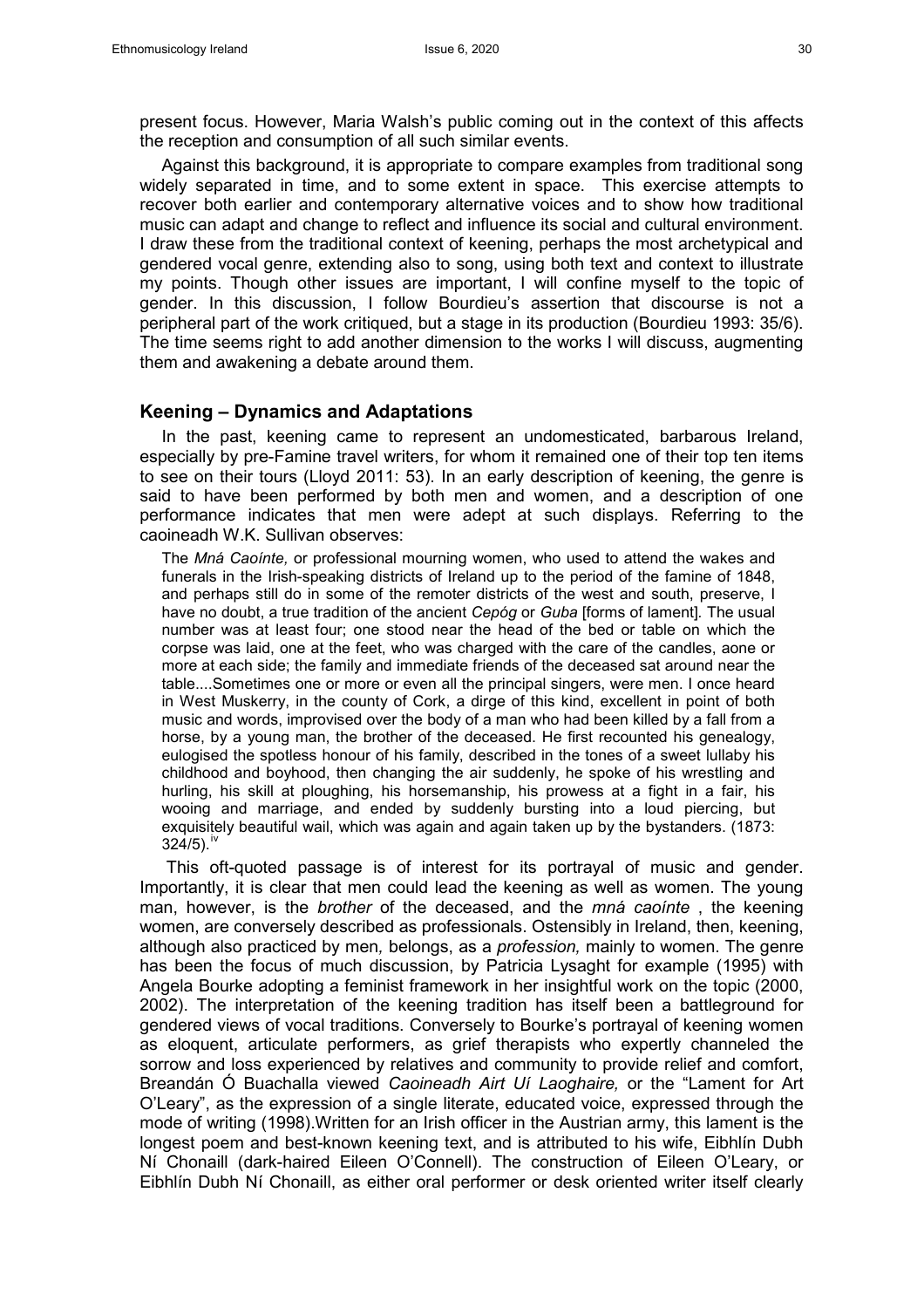throws polarized views of gender roles within tradition into relief. Orality and performance are perceived as less important, more feminine, more transsubjective, while the solitary literary voice, transmitted through writing, implies a definite resonance with a male identity and the individual subject.

Méadhbh Nic An Airchinnigh has unravelled various arguments in a 2012 Ph.D. thesis that was the first to include a serious consideration of the music of lament in Ireland. Her work challenges Ó Buachalla, who dismissed consideration of musical performance and the recorded examples that are found in archives as conjecture, stating firmly that, far from representing the culmination of generations of lamenters' voices, *Caoineadh Airt Uí Laoghaire* represented the voice of a poet. He acknowledged a link between oral tradition and Eibhlín Dubh's poem, but claimed that the literary development it had experienced had transformed it beyond anything any oral text could possibly match in individual excellence. Nic an Airchinnigh managed to show, by including a musical dimension and by identifying the similarities between the various tunes that have come down to us that there was, very definitely, a preferred musical configuration for keening. Her research shows that in both metrical and performative approach, a milking or herding song collected from Elizabeth Cronin (Ó Cróinín 2000: 186-187) closely resembled the characteristics identified by Ó Madagáin (1981 311- 332) as those most salient in keening melodies. This included a loose structure with a repetitive element and irregular numbers of lines. Nic An Airchinnigh pointed out, for example, that the air of the great Connacht love song "*Cuaichín Ghleann Néifin*" contained exactly the characteristics she had identified as salient in keening airs. This provides a direction for future musicological analysis of song tunes, in order to compare their structure to those that contain elements linked to keen airs, to help us better apprehend the connections between them.

The authoritative text of the "Lament for Art O'Leary" was recovered in two versions from a woman name Nóra Ní Shindile, from Inse Mhór near Millstreet in County Cork in the 19<sup>th</sup> century (O Tuama 1960, Bourke 2002). The fact that the keen only began to be thought worthy of written record around that time shows the influence of written manuscript tradition and more formal genres of poetry, usually composed by men. As new material became difficult to acquire, attention turned to keening, assisted no doubt by Croker's publications on the topic (1844). As Sullivan's account shows, although men also performed the keen, women certainly predominated to the extent that we can say that it was chiefly a woman's role, especially in a professional capacity.

As a part of the revoicing of the song tradition and indeed of its language, Irish, I turn to a passage from nineteenth-century Kilkenny/Waterford. This describes not just a male keener, but a male *professional* keener, an individual who earned his living, apparently meagre and precarious, from lamenting over corpses in the environs of where he lived. For this account, we are indebted to John George Augustus Prim (1821-75), an antiquarian, and another scholar, John Dunne or Seán Ó Doinn, whom Prim employed to collect song in South Kilkenny and the neighbouring areas of Tipperary and Waterford (Ó hÓgáin 1980 13-15). Nioclás Breathnach, or in anglicized form, Nicholas Walsh, appears to have been active in the second half of the eighteenth century. Also known as Nioclás an Chaointeacháin or Nick the Keener, we have only one short poem from him, with a possible second attributed to him by the collector. However, I am drawn to the description of him as the only *professional* male keener known to Dunne. Nicholas Walsh was, therefore, an exceptional individual. In Dunne's account, worth citing at length, we can understand that his personal attributes were also exceptional:

This Nicholas was an extraordinary man for his powers of keening. He was a living chronicle of all the family pedigrees in the adjoining districts of the 'three counties' [Kilkenny, Tipperary, Waterford], throughout which districts he was universally recognized as a professional keener. It was usual to dispatch a messenger for him 'with horse bridle and saddle' for his conveyance and an 'old guinea' as his fee. On his arriving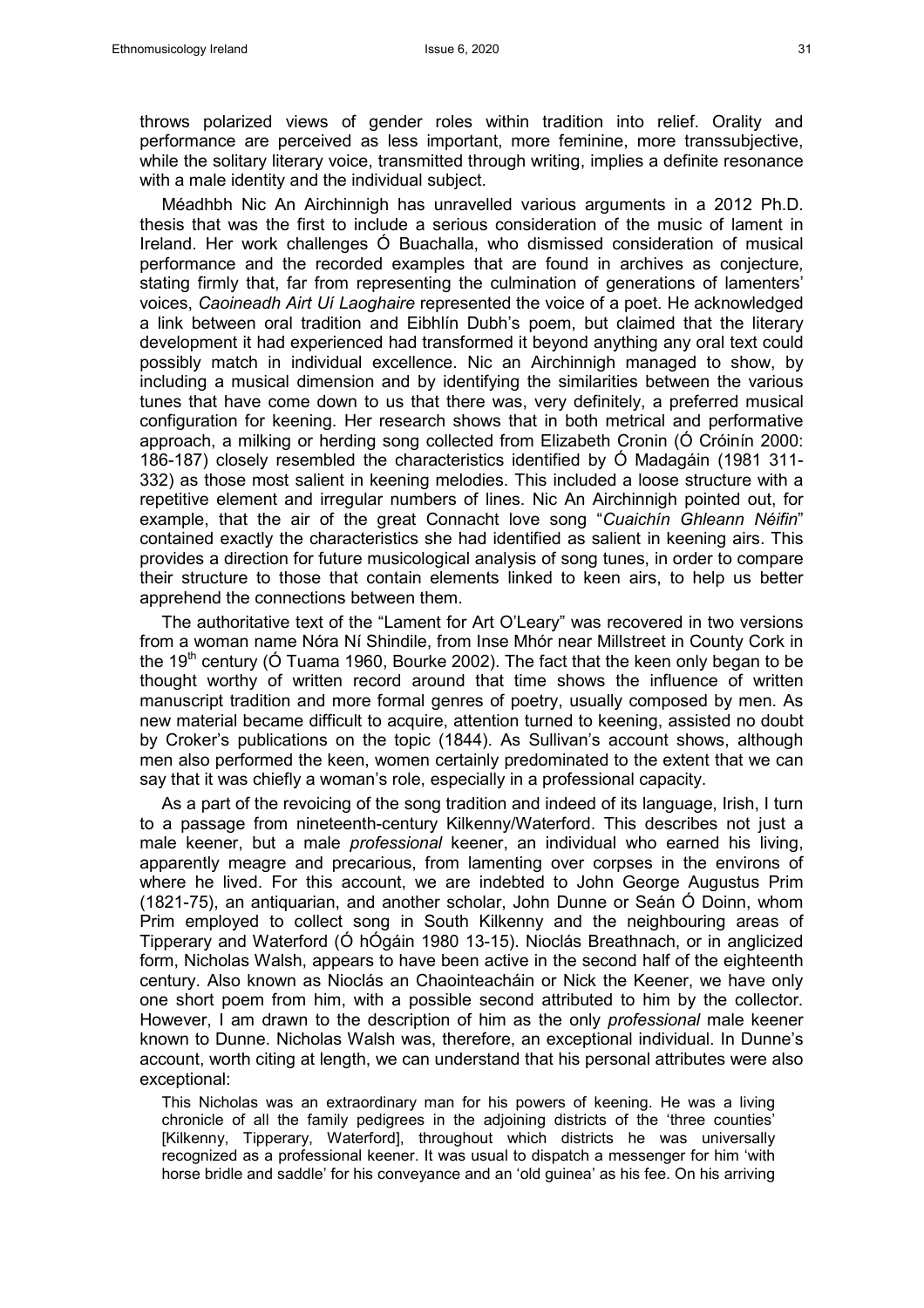at the wakehouse there was a great stir and excitement among the people. He respectfully uncovered on entering said a prayer of the Latin psalm for the dead, and then took his seat among the females who surrounded the corpse and who in the dresses of the period had an imposing appearance and the profusion of lights. Strangers standing without invariably mistook Nicholas's voice for a woman of great oreal [sic] powers, so mellifluous and pathetic was it in all the modulations of the song of sorrow – especially in leading the loud wail, in which all the females at either side took part at the concluding words of each stanza. On one occasion at Poulacapple two men were despatched on horseback, one towards the Walsh Mountains for Nick The Keener, the other to Kilcash for a famous female-keener. Both keened the deceased (Mr. John Laurence) at great length in alternate verses, bringing down the tears in hot streams from the hundreds within and without… I doubt whether Nick the Keener had any fixed place of residence. On one occasion here it was at Dún Feart he was found, on another at Gleannta near Bennettsbridge and at another time somewhere in the vicinity of the Walsh Mountains, but of which I am informed he was a native. (Ó hÓgáin 1980:20).

This passage is noteworthy for many reasons. First, it confirms that the keen was a performed genre, agreeing closely with the description given by Sullivan earlier with regard to its solo and communal call and response nature. It also gives the reason for lament performance: to 'bring down tears in hot streams' from the abundant numbers of assembled mourners, directly because of the recitation of the genealogies and deeds of the deceased, again resembling Sullivan's description from West Muskerry. We can see that the professionals fulfilled exactly the role that Angela Bourke argues they played, acting as "grief therapists" (2002: 1366), managing expectations and channeling the sorrow of those who were gathered, so that it was expressed in appropriate ways. Apparent also is the competitive edge that would inform the presence of two consummate professionals from different areas and their concern to acquit themselves well in the presence of such a large gathering, thereby safeguarding their reputations and ensuring opportunities for future employment.

From the perspective of voice and gender, Nick the Keener's occupation as a man in a largely female profession is of intense interest. The facts that he took his place among the females, and that the sound of his voice was mistaken for that of a woman by those who did not know him, suggest strongly that he took on the outward aspects of a female identity when engaged in the practice of that profession. Without exaggeration, it could be argued that this individual had adopted aspects of a transgendered identity. Perhaps this was the result of a medical condition such as puberphonia, a term that indicates an individual's voice failing to change in the normal way due to pituitary malfunction [\(http://entcolumbia.org/health-library-0/puberphonia\)](http://entcolumbia.org/health-library-0/puberphonia). The cause of the phenomenon is, however, not really at issue. What is significant is that the feminine character of Nick the Keener's voice may well have been the factor that influenced his adoption of a female identity. He was accepted among the women keeners as one of their own, and his extraordinary voice, his musical and performative ability accounted for that acceptance. The term transgender is, of course, a modern construct adopted to indicate individuals who do not identify with their biological sex or assigned birth gender. My point here is not, therefore, to argue whether we can really identify a figure from the past as transgender. Rather, I wish to suggest that, given the discursive history of the cultural revival, "Tradition" with a capital T, briefly referred to above, is often presented to us as something fixed and unvarying, accepting only binary gender roles, a concept that interlaces and enmeshes, activities and identities, according to ideas of intersectionality. By looking at Nicholas Walsh's identity as described by a near contemporary, we see that this is not necessarily the case. Because of its dominance, this apparent fixity can be challenging, and difficult to interrogate. It can serve to hinder our engagement with tradition as a fluid inheritance that responded to real life conditions. Far from being a dead weight or a prescriptive unchanging monolith, however, when we look at this example we can see that a phenomenon such as a man who performed like a woman, and who was, in fact, accepted as an honorary woman in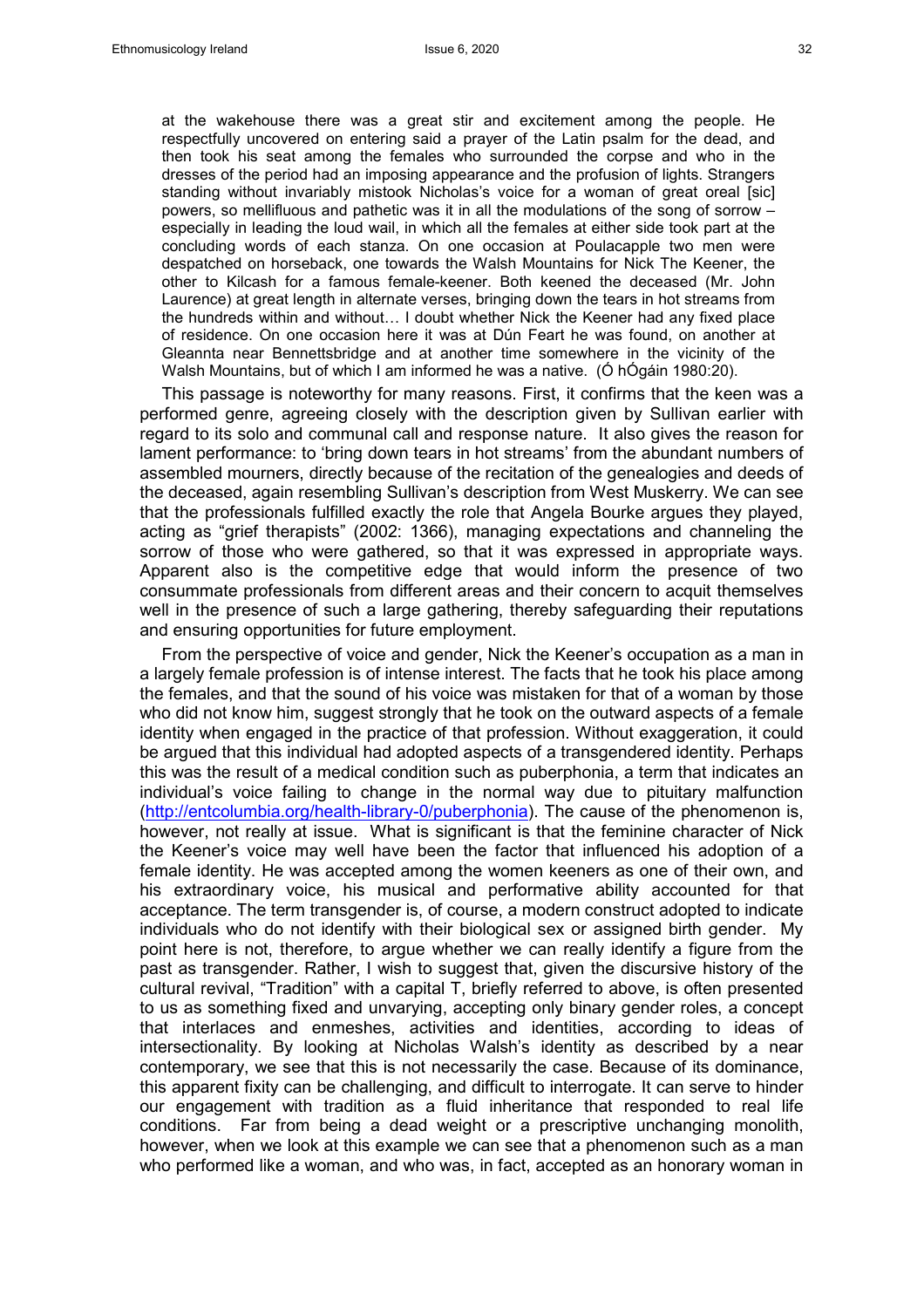a professional capacity, could be accommodated, and even celebrated, during his lifetime in the late eighteenth century.

We do not know many of the details of Nicholas Walsh's life, except the few meagre facts we have in Dunne's account. Nevertheless, we may be sure that his difference marked him as an outsider, someone with prestige certainly, sought after especially for his ability to keen over the corpse, but who had no home and belonged to no fixed abode. In addition to a lament for a priest named Risteard Ó Sé, a couple of short verses attributed to him were said to have been made when he spent the night in a draughty space between two doors, neither fully in one room nor another:

*Dá mbeinn i gCeannanas dom, nó scaitheamh taobh thíos de, Nó i nGarraí na mBan i bhfochair mo mhuintir', Chuirfidís a chodladh in olainn is i líon mé Nó in leaba clúmh na n-éan más é is daoire – Ní chuirfidís idir dhá dhoras mé ag stopadh na gaoithe!*

*Fad a bheidh grian ar spéir nó féar ar thalamh Beidh trácht choíche ar Lionard Ó Nadaigh – I nGarraí na mBan os cionn na Gaise Mar do bhíonn fuaim abhann agus cling mharbh, Agus ceiliúr na n-éan gach aon mhaidin.* 

("If I were in Ceanannas, or a bit further north, Or in Garraí na mBan in the company of my family They would send to me to sleep in wool and in linen Or in a feather bed, since that is the most expensive They wouldn't put me between two doors to block the wind.

As long as the sun shines or the grass grows The name of Lionard Ó Nadaigh will never be forgotten In Garraí na mBan above the Gais Where there river sounds and tinkles faintly And the birds sing each and every morning.") (Ó hÓgáin 1980: 64, 118).

Dunne speculated that this space had been deliberately given to the lamenter in the hopes of eliciting just such a witty and acerbic response in verse. The story emphasizes Nicholas's liminal status, neither fully in nor fully out of society. It also underlines the musical and performative skills that enabled him to compensate for this estrangement, by becoming partially, in some senses, the greatest keening woman of all (Ó hÓgáin 1980). This is, therefore, no rose-coloured portrayal of Nicholas Walsh's life. Not everyone accepted his difference, and his impoverished state left him vulnerable to ridicule and practical jokes. Despite his fee of an "old guinea", mentioned above, he was apparently a nomad. His skill in Latin, prayer, genealogy, song, however, and above all his combination of those abilities at a high and deeply appreciated level of lament performance, meant that Nicholas had a position in society and that he was sought after for those skills. He conforms almost exactly to Alan Merriam's observation that musicians seem, across a number of societies, to enjoy simultaneously both high importance and low status (1964: 137).

Traditional song and music today have come through the cultural nationalism of the late nighteenth-century. As such, they have been subject to an agenda where "culture cannot be seen as disinterested and autonomous, but is openly subordinated to the political projects of the nationalist movement" (Lloyd 2011: 92). Postcolonial anxiety about gender, and especially a resistance to the trope of the feminized colonial male subject, contributed to a movement in which "the project of remasculinization" (Lloyd 2011: 100) became central, one extremely doctrinaire regarding heteronormative gender identity. Stiofán Ó Cadhla has also argued that the picture we often get of folklore and folk tradition is a colonial category conditioned by the myriad range of  $-$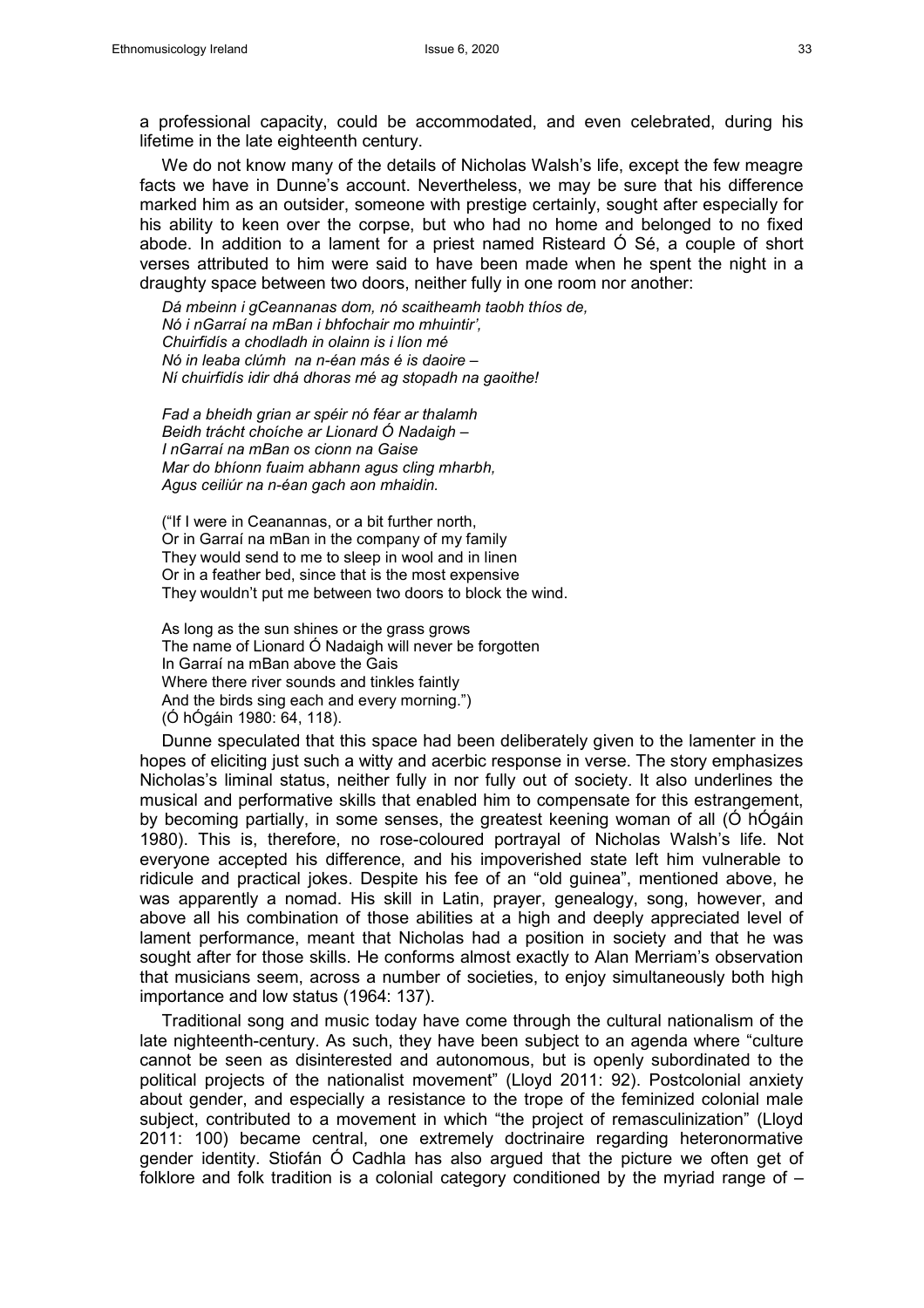*isms* imposed on it by academic discourse, to the extent that only certain aspects of it are highlighted and that these are often seen through a conservative cultural nationalistic lens (2007, 2011: 12).

By highlighting Nicholas Walsh's case, I intend to bring the topic into focus and to point out that such identities existed and could be accommodated, providing us with precedents for our own engagement as traditional singers and musicians with similar identities in our current lives.

#### **Queering Song: Some Notable Examples**

Staying with the theme of keening, I want to turn now to a contemporary example of what I regard as the persistence, or repurposing, of keening in a modern vein. This concerns the celebrated writer Nuala O'Faolain (1940-2008), academic, filmmaker, journalist, biographer, memoir and novel writer. A significant presence in Irish public life, her two memoirs *Are You Somebody? The Accidental Memoir of a Dublin Woman*  (1996) and *Almost There* (2003) became internationally acclaimed bestsellers. While not a woman who is regarded as a traditional singer or musician in the ordinary sense, nevertheless, O'Faolain did engage with singing in her own way. In the sense that she was an Irishwoman who was culturally competent in the culture of the Island, and who more than once declared her interest in traditional Irish language song especially, I regard her as a representative of tradition in the Gadamerian sense that everyone belongs to tradition and that the old always reappears in the new in unexpected ways (1989:295). Like professional keening women of the eighteenth century, Nuala O'Faolain, also, in some senses, occupied the role of a professional grief therapist in a completely modern vein. Through the influence of her friend, Seán Mac Réamoinn, she followed the Merriman School gatherings, which strongly featured traditional song and wrote eloquently about how the singing affected her.  $\frac{v}{x}$  $\frac{v}{x}$  $\frac{v}{x}$ 

Her identity challenges neat binary divisions between a traditional organic past and a modern dislocated present. Despite her modernity, or perhaps because of it, her interventions in the open expression of private and personal grief are important. Moreover, her engagement with song, as a means to animate and ease the venting of grief, resonates interestingly with he passages quoted above describing the young man's lament for his brother and Nicholas Walsh's professional skill as a keener. In other ways, O'Faolain resembles Walsh in that she was an openly bisexual woman, whose life and experience did not fit comfortably with societally imposed binary, heteronormative categories. Like Walsh, too, she was a liminal figure who chose the margins rather than conformity.

As a powerful and emotive writer, however, she managed to touch a collective nerve that made her a household name. I am not concerned with her celebrity here, but again, with another's description of a performance she gave, in which, very much like an eighteenth-century professional mourner, I argue, she channeled the grief of people who had come to see and hear her specifically for that purpose. Her performance is well observed in Hugo Hamilton's novel, *Every Single Minute* (2015)*,* a fictionalized account of an actual trip the author took with O'Faolain after her terminal cancer diagnosis in early 2008. The narrator, Liam, accompanies Úna to Berlin for the specific purpose of seeing a production of Verdi's opera *Don Carlo.* The novel describes Liam's friendship with Úna and how, in her public speaking engagements, she worked through the grief and unhappiness of her childhood. In describing one of her appearances in Aspen, Colorado, Liam notes how those present were gripped by her compelling narrative:

You could hear the audience listening. You could feel them getting angry on her behalf, crying with her. You could sense them leaning forward and agreeing with her, that a person, has to have love inside them to receive it, otherwise love would have no reason to come looking for you. You could feel every mother in the place wondering if they had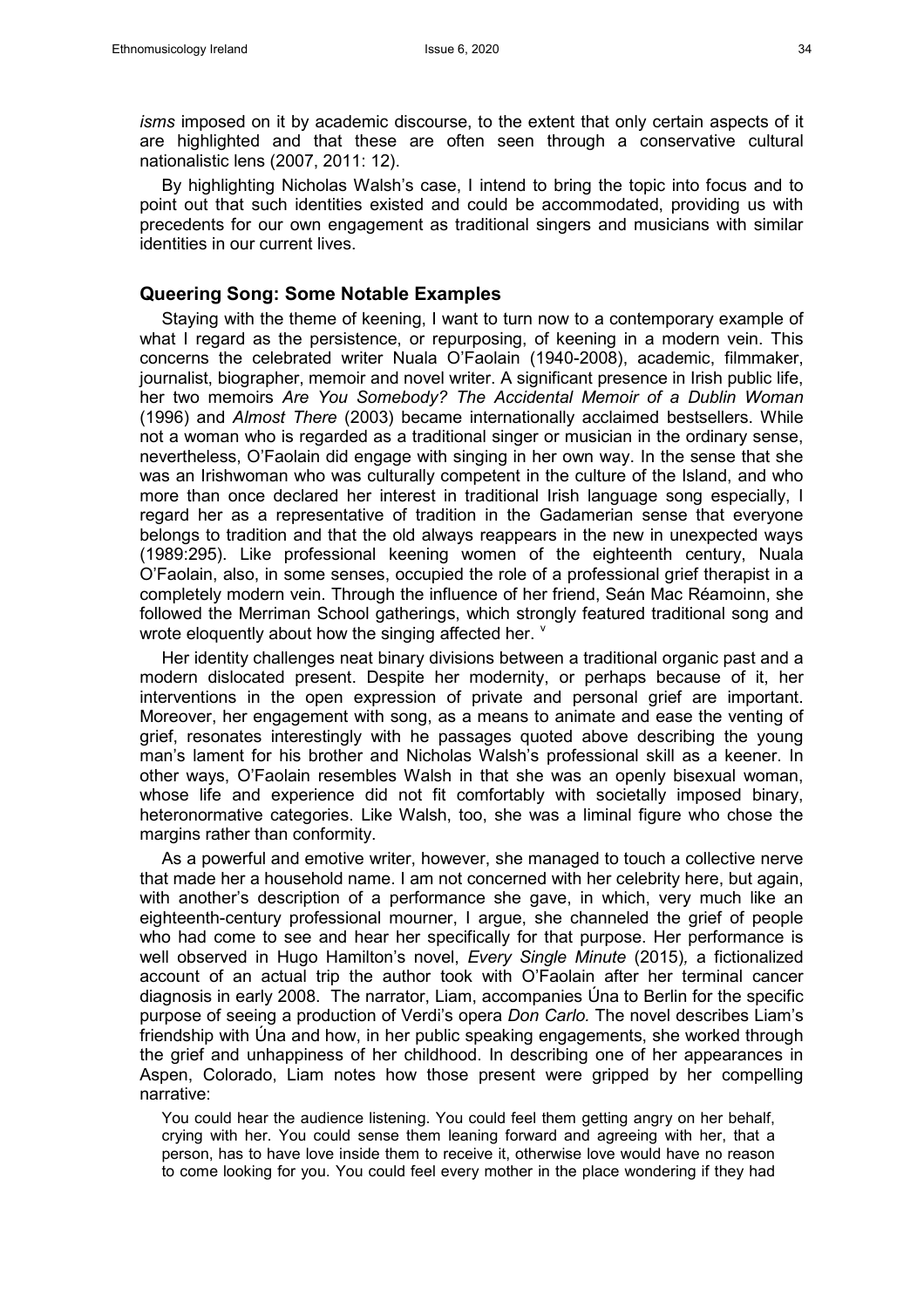something to answer for, for some moment that they had withheld love from a child. Everything they had done or not done, without knowing what they had done. Fathers too like myself. That fear of looking back and wondering what could have been done differently, even when it's already too late. She thanked the audience for listening to her life and bowed her head. And then, the big surprise came at the end, she sang a song. As she said herself afterwards, she murdered the song. It was all breathy and full of laughing, full of inhaling and coughing and lifting her voice up, as if she had to stand on a chair to get the notes down. It was a song about emigration. Everybody loved it. She forgot the words halfway through. All you could hear was her breathing up and down, like she was keeping the beat going. Then she remembered the words again and carried on all the way to the end, until her lungs were completely empty. (Hamilton 2015: 34/5).

I want to connect the above passage with the earlier passage about Walsh as a performer. In both, the actors are liminal, marginal characters who, nevertheless, possess great performative abilities to channel people's anxieties and fears, their guilt and their grief in ways that can achieve a fully satisfying catharsis. Walsh seems to provide comfort, whereas Úna, alias Nuala O'Faolain, elicits more contradictory reactions. These responses are, however, consistent with the range of emotions explored in keening (Bourke 2002). Of course, O'Faolain was not poor, nor did she live a hand-to-mouth existence, like Walsh. The modern benefits of advanced education provided this highly gifted individual with a fairly remunerated means of self-support. For all that, however, as her writing clearly shows, she remained an outsider, living away from Ireland for many years. Her performances began through her autobiographical writing, detailing the ways in which she felt excluded and the steps she took to re-engage with Irish culture (1996, 2003). Obsessively circling around family relationships especially, she grieved especially for a younger brother whom she believed had been lost through sufficient lack of parental care. This accounted for her fascination with *Don Carlo,* a story she thought of as similar to the narrative of her own family.

It is important also to note, however, that O'Faolain's modern "keening" is a radically different act to Walsh's in significant ways, not least because of the wide temporal interval that separates both. In the intervening period, as Sullivan points out in the excerpt above, the Great Famine of 1845-50 led directly to the demise of much of traditional culture as mortality, emigration and other factors took their toll, changes documented and regretted by William Wilde for example (1979 [1852]: 10-20). It also cemented a language shift from Irish to English that had been gathering pace even before the catastrophe. Keening was actively suppressed and eventually went underground, part of a colonial project that "required", according to David Lloyd, "the reorganization of Irish space and the disciplining of their mouths" (2011: 59). If I am correct in viewing the description of Úna's performance above as testimony of the revoicing of Irish lament, the account reveals the *bean chaointe* or keening woman as an uncanny revenant, educated and English-speaking, reminding listeners of something that has been suppressed and almost forgotten but that manifests itself as immediately familiar when it reappears (Freud 1953: 219-252).

Nuala O'Faolain, after the publication of her first volume of autobiography, enjoyed a new status which might be characterised as Ireland's celebrity grief therapist. She received volumes of fan mail with tales of harrowing grief that had been borne until then in the cold silence of isolation that modernity seemed to impose. When in 2008, at 68, she was diagnosed with cancer, she appeared live on *The Marion Finucane Show* to tell her story yet again. She spoke emotionally about her life and her late success as a writer, the tears welling up on occasion. Although she did not sing on that occasion she referred to a song, revealing again her reliance on vocal music to capture strong and sometimes unspeakable emotion. She referenced the Irish language song, "Thíos i lár an Ghleanna" (Down in the Middle of the Glen), quoting, actually slightly misquoting, the words of the last line of the refrain, lines that frequently doubled as a title for the song as well, "A Rí na Glóire Gile, tabhair ar ais an oíche aréir". In saying that the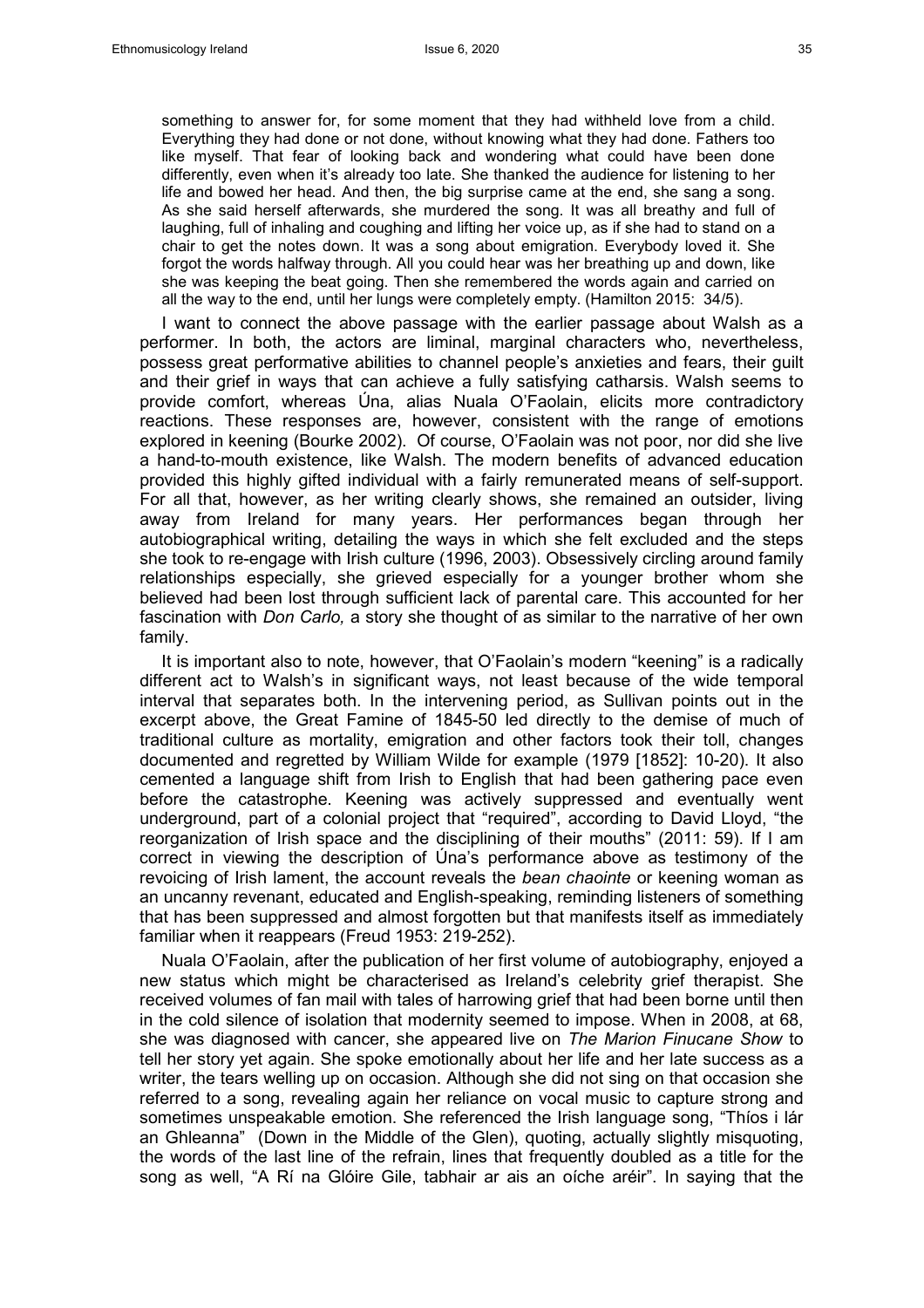song's lyrics summed up where she stood in relation to her mortality, O'Faolain revoiced this song, adding a new dimension to it for the listeners and for those who subsequently read the published transcript in *The Irish Independent* (O'Faolain 2008)*.*  Like her performance in Aspen, Colorado, where her singing helped to release all the tension gathered by her searching and emotional narrative, quoting these lyrics helped to sum up a situation succinctly that, in some ways, defied words alone. The musical and poetic dimension of the song lyrics helped to augment her speech, to add artistic power to a searing, harrowing narrative, that held out no real hope and that still, nevertheless, paradoxically clung to it.

Although this love song, made in the mid-twenties by the well-known Irish language writer, Séamus Ó Grianna (1889-1968) belongs to post-independence Ireland (Ó Laoire 2016), the tropes cleverly deployed in it can be traced back eventually to Moorish Spain, through traditions of courtly and country love poetry widespread in Europe. A male speaker celebrates a single tryst with a miraculous, almost otherworldly, woman of incredible beauty, longing for a second meeting but knowing that it will not happen. It combines traits of several love song types as detailed by Seán Ó Tuama. The fact that a woman, Nuala O'Faolain, appropriates the song for her plea of hope against hope is also significant. Because she loved women as well as men, and because the longest and most public relationship she had was with a woman, the song could, credibly, be read as a plea from a female speaker to another female, in effect an expression of lesbian love. There is even a sense in which the beloved female in the song could be a divine manifestation. The ambiguous vagueness of such songs aids and abets such meanings. Conservative critics, eager to emphasize heteronormative aspects of the song corpus, rarely countenance such alternate interpretations. However, her appropriation of it, as a woman who had relationships with women, validates such a reading. The transgressive nature of O'Faolain's written work and its implications for meaning in context must be acknowledged.

This brings me to another song, this time, a love song for a young slender, dark haired man. Called in Irish "An Buachaill Caol Dubh" or "The Dark Slender Boy", there is some debate about its meaning. In the most accepted reading, the individual named in the song is not a human being at all, but the spirit of drink which possesses the poet to such an extent that he is useless for any other purpose. However, another more transgressive reading also exists, as the late Brian Earls has noted:

The present writer recalls, sometime in the 1960s, attending a concert by Seán Ó Riada and Ceoltóirí Chualann in the Great Hall of UCD. At one point Ó Riada introduced a piece called if I remember correctly, An Buachaill Caol Dubh (the slim, dark youth), explaining to nervous laughter that, appearances to the contrary, this was not a gay song and that the young man addressed so tenderly was a metaphor for the beer in the drinker's glass. This, of course, was an accurate gloss; An Buachaill Caol Dubh is a drinking and not a love song. Metaphor, however, reveals what is conceivable, in this case that the pleasurable object which is to be consumed can be conceived of as the body of an attractive youth. The setting itself had an erotic dimension, as the male voices we hear in Irish love songs are frequently intent on persuading the girl to accompany them either to the green wood or the ale house. The transformation of beer into a young man's body thus took place in a setting appropriate to such imaginings. (Earls 2009).

Earls sums up the point well. It is sufficient to know that there is a reading of the song that accepts an interpretation expressing homoerotic desire, even if this is a disputed claim. Such a possibility creates an opportunity to explore the song and to acknowledge that there is in the "tradition," however rare and exceptional, a potential recognition of same sex desire. As further evidence, Earls also quotes from a version found in Pádraigín Ní Uallacháin's collection where a visitor is allowed to sleep with "mac fhear an ti" – the son of the man of the house (2003: 17). It may be relevant to point out that, in the thinking of many nationalists, drinking was also a problem of intemperance leading to (Lloyd 2011: 101) "the improper confusion of spaces and practices" (Lloyd 2011: 108). To counter this, these activists refigured drinking from a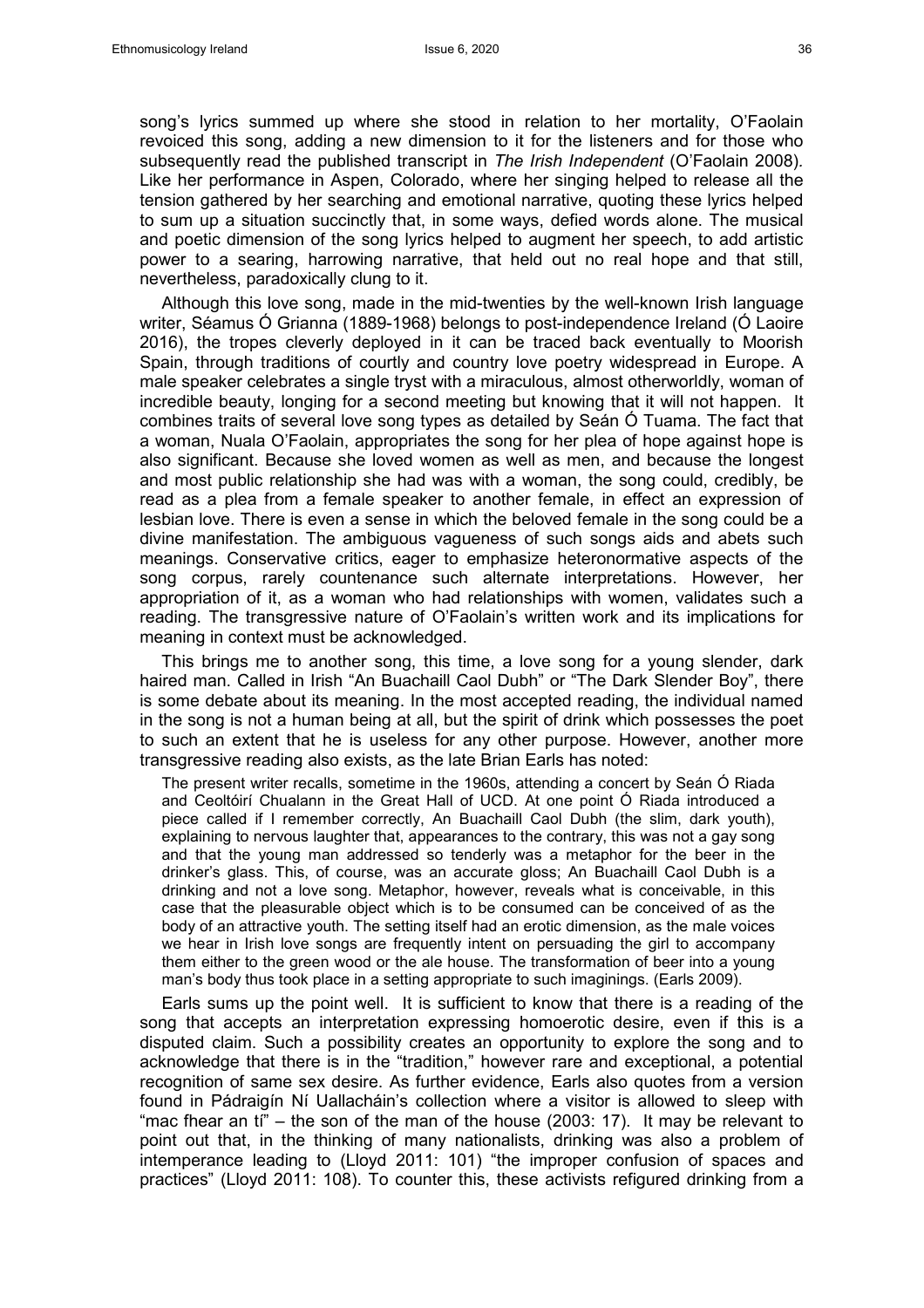form of feminized dependency to a masculinized resistance to hegemonic modes of behaviour, a way to defy colonial stereotypes by revaluing them as marks of difference. In "An Buachaill Caol Dubh" then, the supposedly effeminate weakling in thrall to drink can possibly be repurposed as a masculine figure through the reifiguring of drinking to stand for a robust heteronormative, male activity.

Clearly, however, if this was so, the anxiety remained strong enough to warrant a continuing denial. $V<sup>u</sup>$ 

#### **Figure 1: An Buachaill Caol Dubh/The Dark Slender Boy (Petrie 1855: 21).**

| 'Nyaju têm au aonac                            | When I go to the fair              |
|------------------------------------------------|------------------------------------|
| 21 селипас ельстъ,                             | To buy me some clothes,            |
| Ir bjonn an equietr                            | And I have the earnest             |
| Azam am lapin,                                 | In my hand,                        |
| Sinenn caob lion                               | Up struts beside me                |
| 21) bracajll caol-br6,                         | The Black Slender Boy,             |
| 'S do cyp a caol chob                          | And puts his slender hand          |
| Jrceac am lapin:                               | Within my hand:                    |
| 21 Jeann 'na belt rin                          | In a short time after              |
| 50 m-bim am excount,                           | I am a maniac.                     |
| <b>540 pyinn bam ceill</b>                     | Without a particle of my senses,   |
| Ir me ar ceann an clain,                       | Over the board,                    |
| 21 ojol na n-eileam                            | Paying the demands                 |
| Do bjonn am cerao,                             | Which ever teaze me,               |
| Seace mj zan leque,                            | Seven months without a shirt,      |
| 'San prace am chao.                            | And the cold freezing me.          |
|                                                |                                    |
| Do caras 2lo <sub>lbell</sub> ,                | We met Aoibhell,*                  |
| Na Chalze Leice onalpp,                        | Of Craig Leith,                    |
| 213abail na rliże;                             | A going the way;                   |
| 'S do $\frac{1}{2}$ ajb ljom baj $\frac{1}{2}$ | And she took my part,              |
| Jr orbaspe ba n-zeilleas                       | And said, if the Black Slender Boy |
| 210 bracaill caol-orb,                         | Would resign me,                   |
| 50 o-tabanrad себ реап                         | She would give him an hundred men  |
| Do ryar am aje:                                | Up in my place:                    |
| Do labam an caol-rean                          | Spoke the slender man              |
| 50 zouca zean le,                              | Cuttingly and sharply to her,      |
| Ir ovbatue na energread                        | And said that he would not forsake |
| 21 cappio 50aje;                               | His constant friend;               |
| <b><i><u>Syn rivball</u></i></b> re Ellie      | That he had traversed Erinn        |
| $\sigma_{\mu}$ é collee ir nejecis,            | Through forests and plains,        |
| Le cymann cléibe,                              | With heartfelt love                |
| Ir le reapc, am bealt.                         | And affection, after me.           |
|                                                |                                    |

The opaque variability of many Irish love songs means that they are susceptible to endless contextualized reinterpretation. As a further addendum to the discussion of "An Buachaill Caol Dubh", another song, "Dónall Óg" [Young Donal], provides additional evidence of being queered. In Micheál Ó Conghaile's *Sna Fir* (Amongst Men), a gay *bildungsroman,* written in Irish, this archetypical text and its music, representing a jilted female in a prescriptive heteronormative reading, are pressed into service by the main character as a way to grieve for the permanent. departure of his own male lover (Ó Siadhail 2010: 150).

The comparisons I have made above are exceptional, a feature that may be used against them. This is an entirely valid objection. It can be justifiably said that I am making too much of these small slivers and that they really do not amount to anything much. However, on the other hand, these scraps of evidence shine a light, however dimly, on other potential narratives, not just of the past but of the future. Referring to Ciarán Carson's *Last Night's Fun* (1996)*,* Steve Coleman has claimed that the "model of history that Carson discovers in Irish traditional music is deeply contextual, endlessly flawed, and constantly being patched together from newly discovered fragments" (2012: 170). It is just this model that can open up discussion at the entangled, intersectional nexus of nation, politics, culture, gender and identity. Certainly, because of recent and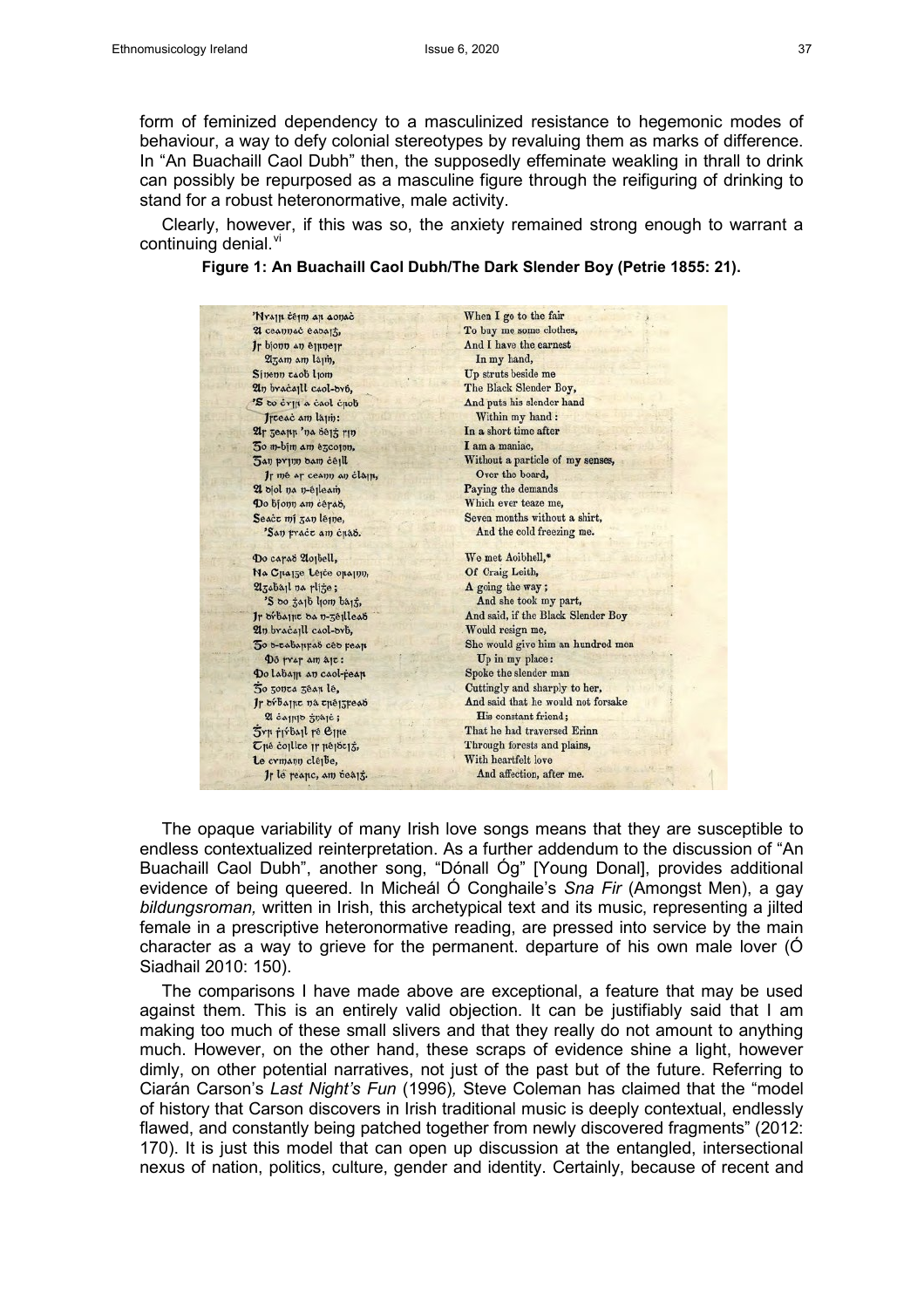ongoing societal change, it is likely such stories will become more acceptable as time goes on. It is useful to remember exceptions in the past that show that these new stories do not constitute a break or the very beginning, and that historical precedents exist that can help validate them. The Ireland we have dreamed of need not only be one that presents rigid binarising models of living, and a look at our musical and song history can help us to accept that reality and even to celebrate it.

### **Endnotes**

 $^\mathsf{i}$  The phrase 'comely maidens dancing at the crossroads' is widely attributed to De Valera in this  $^\mathsf{i}$ oft-quoted speech, although he never actually said these words on that occasion. The phrase symbolises a rather ironic and mocking attitude to the Gaelic Revival's concerns with rural life and puritan morality.

<sup>ii</sup> The GAA or Gaelic Athletic Association, was founded in 1884 to develop and promote Gaelic games. It has been from the outset a prominent national organization, with multiple branches at local level. Its emphasis has primarily been on male sports run at county, provincial and national levels. Recently, there has been a marked surge in women's sports, drawing large spectator numbers and garnering more media attention than previously.

III The GAA or Gaelic Athletic Association, was founded in 1884 to develop and promote Gaelic games. It has been from the outset a prominent national organization, with multiple branches at local level. Its emphasis has primarily been on male sports run at county, provincial and national levels. Recently, there has been a marked surge in women's sports, drawing large spectator numbers and garnering more media attention than previously.

<sup>iv</sup> The GAA or Gaelic Athletic Association, was founded in 1884 to develop and promote Gaelic games. It has been from the outset a prominent national organization, with multiple branches at local level. Its emphasis has primarily been on male sports run at county, provincial and national levels. Recently, there has been a marked surge in women's sports, drawing large spectator numbers and garnering more media attention than previously.

 $\degree$  Cumann Merriman (The Merriman Society), named for the eighteenth century author of the long poem 'Cúirt an Mheán Oíche'/'The Midnight Court,' Brian Merriman. The founders of the society wished to commemorate the Irish language in its culture in the non-puritan spirit that pervades this poem. For further information see: http://www.merriman.ie/en/an-cumann/.

 $v<sup>i</sup>$  The homoerotic interpretation depends largely on the two verses printed with the music in Petrie and is probably an unintended consequence of not publishing the rest of the song. When (see Figure 1). I have examined a number of other texts with additional stanzas. these are added, it becomes more challenging to sustain a clearly homoerotic reading. A discussion of those texts would provide material for another article and lies outside the scope of this paper.

#### **References**

Bourke, Angela –

 (2000) Keening as Theatre: J.M.Synge and The Irish Lament Tradition. In N. Grene Ed. *Interpreting Synge: Essays from the Synge Summer School.* Dublin: Lilliput: 67-79.

 (2002) Lamenting the Dead. In Angela Bourke Ed. *Field Day Anthology IV: Irish Women's Writing and Traditions, 1365-1398.* Cork: Cork University Press.

Carson, Ciarán (1996). *Last Night's Fun: In and Out of Time with Irish Music.* New York: North Points Press.

Coleman, Steve (2012) 'Nonsychronism,' Traditional Music and Memory in Ireland. In Oona Frawley Ed. *Memory Ireland: Volume II. Diaspora and Memory Practices.* New York: Syracuse University Press, 161-170.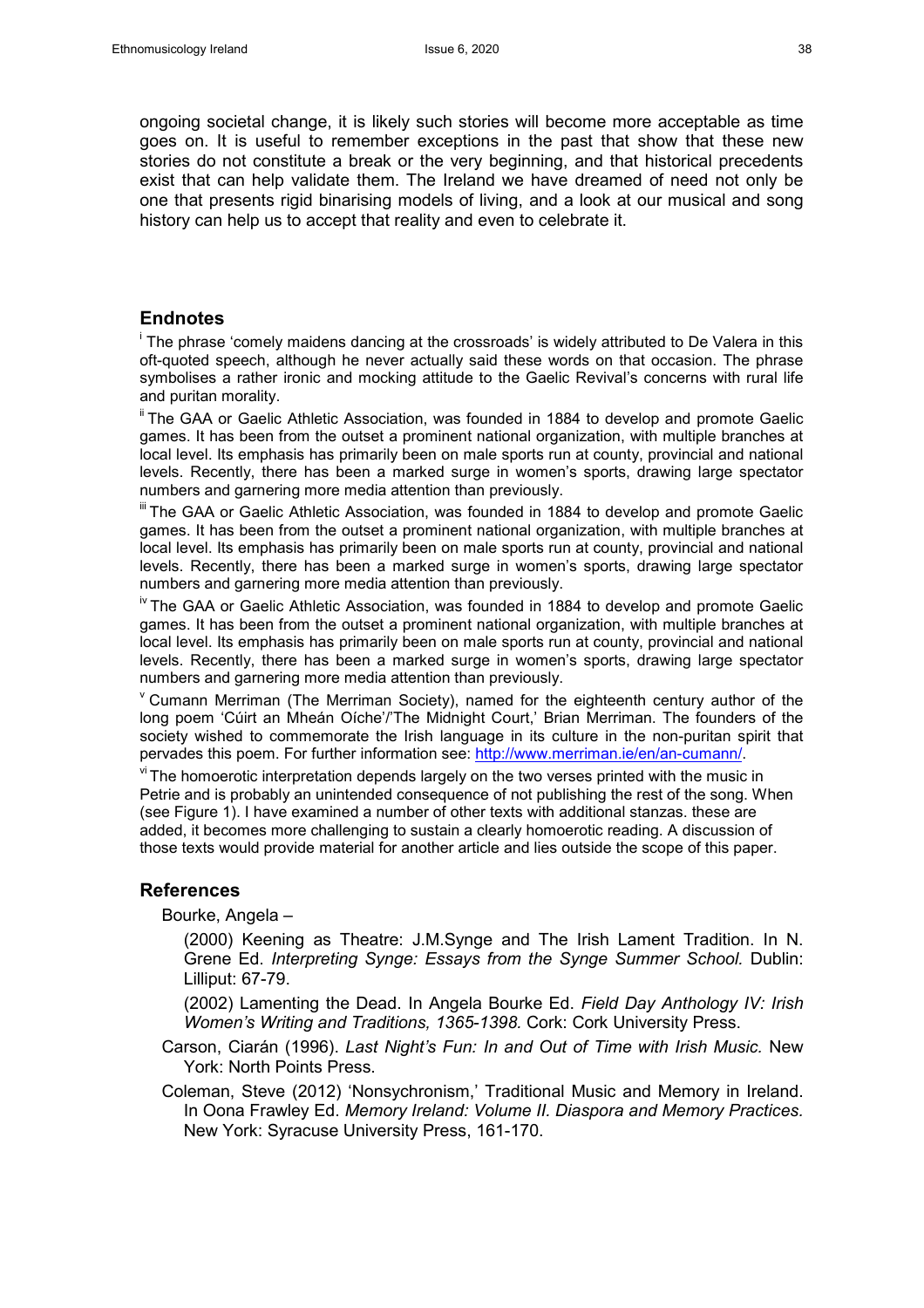- Crofton Croker, Thomas (1844) *The Keen of the South of Ireland: as illustrative of Irish political and domestic history, manners, music, and superstitions.* London: T. Richards.
- Cusack, Donal Óg (2009) *The Autobiography.* Dublin: Penguin Ireland.
- Davis, Leith (2006) *Music, Post-colonialism and Gender: The Construction of Irish National Identity 1724-1874*. Notre Dame: University of Notre Dame Press.
- Dowling, Michele (1997) 'The Ireland We Would Have': De Valera & the Creation of an Irish National Image. *History Ireland* 5(2). [https://www.historyireland.com/.../the-ireland-that-i-would-have-de-valera-the](https://www.historyireland.com/.../the-ireland-that-i-would-have-de-valera-the-creation-of-an-irish-national-image/)[creation-of-an-irish-national-image/.](https://www.historyireland.com/.../the-ireland-that-i-would-have-de-valera-the-creation-of-an-irish-national-image/) Accessed: 09-08-2018.

Dudley Edwards, Ruth (1977) *The Triumph of Failure.* London: Gollancz.

- Earls, Brian (2009) A Bit of the Same. Review of Brian Lacey's *Terrible Queer Creatures*. *Dublin Review of Books.* [http://www.drb.ie/essays/a-bit-of-the-same.](http://www.drb.ie/essays/a-bit-of-the-same) Accessed: 14-02-2018.
- Earls, Brian (2011) Oscar Wilde and the Irish. Review of Éibhear Walshe's, *Oscar's Shadow: Wilde Homosexuality and Modern Ireland. Dublin Review of Books.*  [http://www.drb.ie/essays/oscar-wilde-and-the-irish.](http://www.drb.ie/essays/oscar-wilde-and-the-irish) Accessed: 12-03-2019.
- Freud, Sigmund (1953) The Uncanny. In James Strachey Ed. and Trs. *The Standard Edition of the Complete Psychological Works of Sigmund Freud*, *vol. XVII*. London: Hogarth Press: 219-252.

Gadamer, Hans-Georg (1989) *Truth and Method.* New York: Continuum.

Hamilton, Hugo (2015) *Every Single Minute.* London: Harper Collins.

- Lloyd, David (2011) *Irish Culture and Colonial Modernity 1800-2000: The Transformation of Oral Space.* Cambridge: Cambridge University Press.
- Lysaght. Patricia (1997) 'Caoineadh os cionn Coirp:' The Lament for the Dead in Ireland. *Folklore* 108 (1-2): 65-82.
- MacNeill, Máire (1961) *The Festival of Lughnasad.* Dublin: Comhairle Bhéaloideas Éireann.
- McCormack, Jerusha (1998) *Wilde The Irishman.* New Haven: Yale University Press.
- May, Vivian. M. (2015) *Pursuing Intersectionality, Unsettling Dominant Imaginaries.* New York: Routledge, 2015, p. 21-23.
- Merriam, Alan (1964) *The Anthropology of Music.* Evanston: University of Illinois Press.
- Nic An Airchinnigh, Méadhbh (2013) *Caointeoireacht na Gaeilge: Béalaireacht agus Litearthacht.* Unpublished Ph.D. thesis, NUI Galway.
- Ní Uallacháin, Pádraigín (2003) *A Hidden Ulster: People, Songs and Traditions of Oriel.* Dublin: Four Courts Press.
- Ó Buachalla, Breandán (1998) *An Caoineadh agus an Chaointeoireacht.* Dublin: Cois Life.
- Ó Cadhla, Stiofán –

 (2007) *Civilizing Ireland: Ordnance Survey, 1824-1842: Ethnography, Cartography, Translation.* Dublin: Irish Academic Press.

(2011) *An tSlat Féithleoige. Na hEalaíona Dúchais 1800-2000.* Indreabhán: Cló Iar-Chonnacht.

- Ó Cróinín, Dáibhí (2000) *The Songs of Elizabeth Cronin.* Dublin: Four Courts.
- Ó Crualaoich, Gearóid (1986) The Primacy of Form: A 'Folk Ideology' in De Valera's Politics. In J. P. O'Carroll and J. A. Murphy Eds. *De Valera and His Times*. Cork: Cork University Press: 47-61.